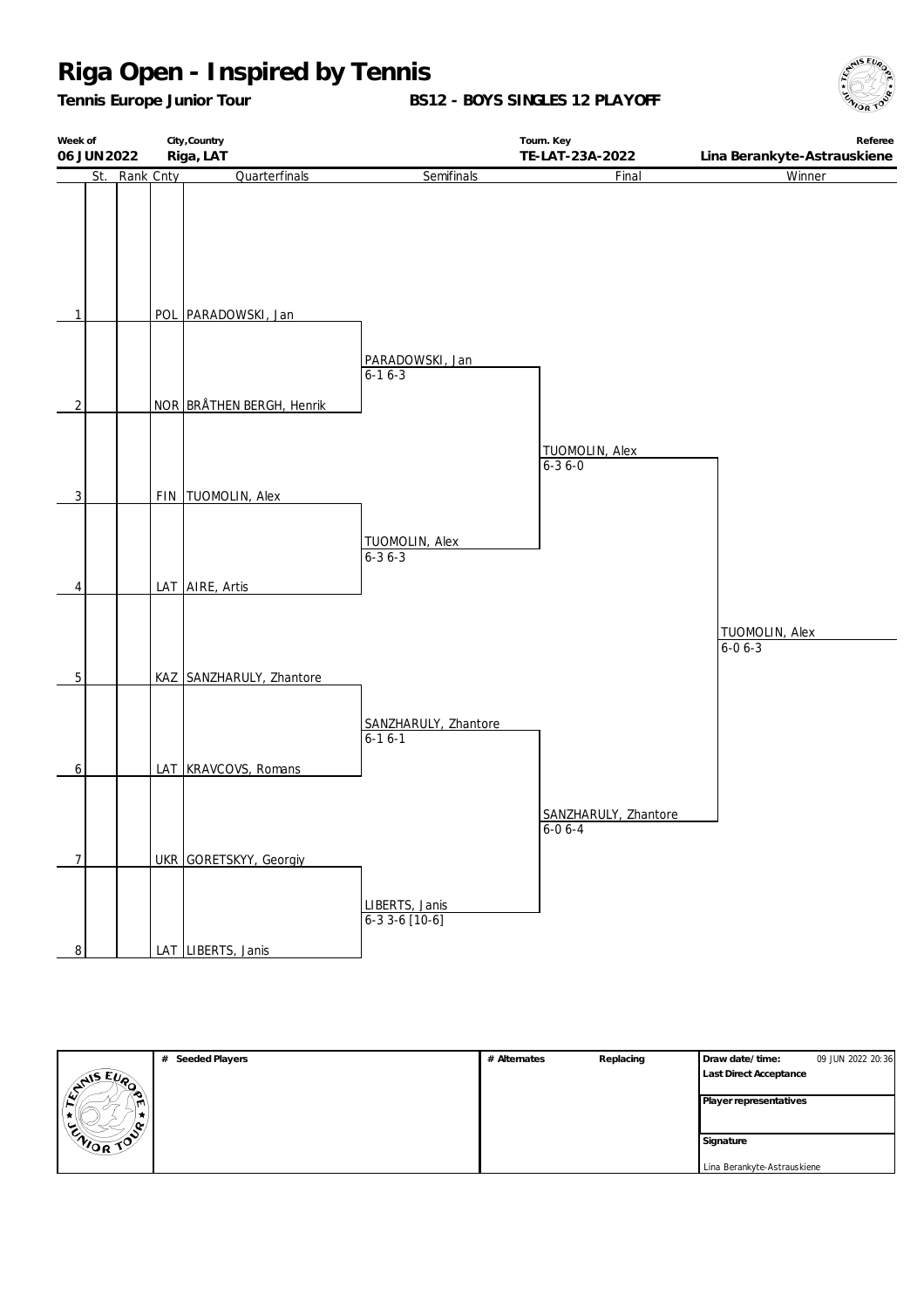*Tennis Europe Junior Tour*

**BS12 - BOYS SINGLES 12 QUALIFYING**



| Week of        |               | City, Country                 | Tourn. Key               | Referee                     |
|----------------|---------------|-------------------------------|--------------------------|-----------------------------|
| 06 JUN 2022    |               | Riga, LAT                     | TE-LAT-23A-2022          | Lina Berankyte-Astrauskiene |
|                | St. Rank Cnty | Finals                        |                          | Qualifiers                  |
|                |               |                               |                          |                             |
|                |               |                               |                          |                             |
|                |               |                               |                          |                             |
| 1              |               | EST LEESIK, Hans Henrik       |                          |                             |
|                |               |                               |                          |                             |
|                |               |                               | LEESIK, Hans Henrik      |                             |
| $\overline{2}$ |               | Bye                           |                          |                             |
|                |               |                               |                          |                             |
|                |               |                               |                          |                             |
| 3              |               | LTU ABROMAVICIUS, Simas       |                          |                             |
|                |               |                               | CHANBOUR, Richard        |                             |
|                |               |                               | $6 - 16 - 1$             |                             |
| 4              |               | GER CHANBOUR, Richard         |                          |                             |
|                |               |                               |                          |                             |
|                |               |                               |                          |                             |
| 5              |               | RUS VETROV, Mikhail           |                          |                             |
|                |               |                               | VETROV, Mikhail          |                             |
|                |               |                               | $6 - 17 - 5$             |                             |
| 6              |               | LAT RUKANS, Viktors           |                          |                             |
|                |               |                               |                          |                             |
| $\overline{7}$ |               | AUT HOLLERER, Niklas Florian  |                          |                             |
|                |               |                               |                          |                             |
|                |               |                               | HOLLERER, Niklas Florian |                             |
| 8              |               | LTU BALKUNAS, Erikas          | $3-67-6(7)$ [10-1]       |                             |
|                |               |                               |                          |                             |
|                |               |                               |                          |                             |
| $\overline{9}$ |               | SWE AF JOCHNICK, Carl         |                          |                             |
|                |               |                               | AF JOCHNICK, Carl        |                             |
|                |               |                               | $6 - 06 - 1$             |                             |
| 10             |               | LTU   BALTADUONIS, Mykolas    |                          |                             |
|                |               |                               |                          |                             |
|                |               |                               |                          |                             |
| 11             |               | LTU GAGILAS, Rapolas          |                          |                             |
|                |               |                               | GAGILAS, Rapolas         |                             |
| 12             |               | LAT GILODO, Andrejs           | $6 - 36 - 2$             |                             |
|                |               |                               |                          |                             |
|                |               |                               |                          |                             |
| 13             |               | LTU JUODVIRSIS, Dominykas     |                          |                             |
|                |               |                               |                          |                             |
|                |               |                               | JUODVIRSIS, Dominykas    |                             |
| 14             |               | EST KOKK, Lennart             | $6-31-6$ [10-6]          |                             |
|                |               |                               |                          |                             |
|                |               |                               |                          |                             |
| 15             |               | LAT PRIEDE, Krisjanis Emils   |                          |                             |
|                |               |                               | PRIEDE, Krisjanis Emils  |                             |
|                |               |                               | $6 - 16 - 0$             |                             |
| 16             |               | <b>EST SEPP, Robin Julius</b> |                          |                             |

|                       | # Seeded Players | # Alternates | Replacing | Draw date/time:                | 03 JUN 2022 18:43 |
|-----------------------|------------------|--------------|-----------|--------------------------------|-------------------|
|                       |                  |              |           | <b>Last Direct Acceptance</b>  |                   |
| $x^{\text{min}}$<br>ಾ |                  |              |           | GILODO, Andrejs (LAT)          |                   |
| ш                     |                  |              |           | Player representatives         |                   |
|                       |                  |              |           | LINDEGAARD, Andrea Hagen (NOR) |                   |
| -^                    |                  |              |           | LEGANGER FRITZNER, Henny (NOR) |                   |
| CNIOR TOP             |                  |              |           | Signature                      |                   |
|                       |                  |              |           |                                |                   |
|                       |                  |              |           | Lina Berankyte-Astrauskiene    |                   |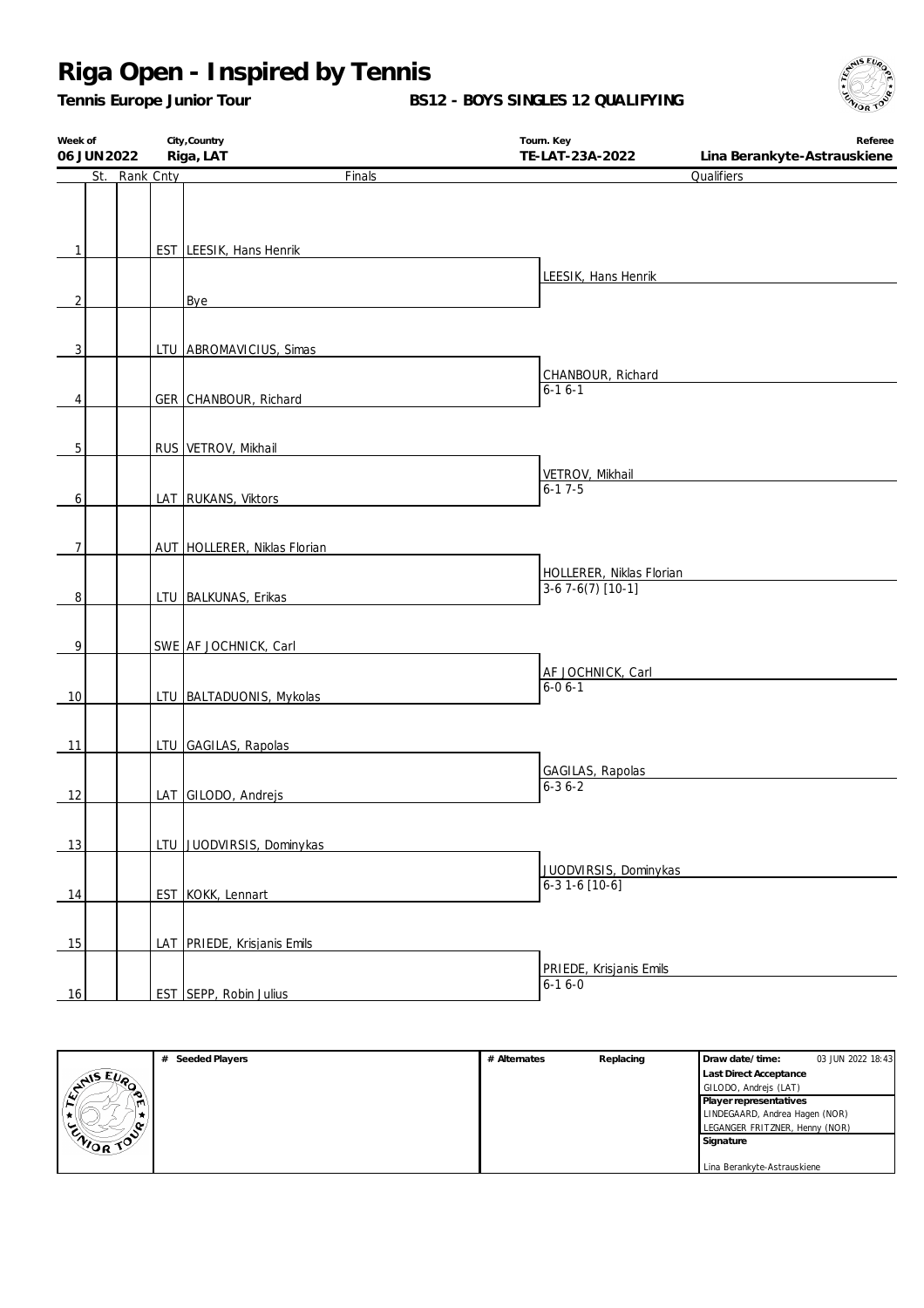*Tennis Europe Junior Tour*

**GS12 - GIRLS SINGLES 12 PLAYOFF**





|                  | # Seeded Players | # Alternates | Replacing | Draw date/time:               | 09 JUN 2022 20:36 |
|------------------|------------------|--------------|-----------|-------------------------------|-------------------|
| <b>ANISEUP</b>   |                  |              |           | <b>Last Direct Acceptance</b> |                   |
| ۰O               |                  |              |           | Player representatives        |                   |
|                  |                  |              |           |                               |                   |
| <b>ENIOR TOP</b> |                  |              |           |                               |                   |
|                  |                  |              |           | Signature                     |                   |
|                  |                  |              |           | Lina Berankyte-Astrauskiene   |                   |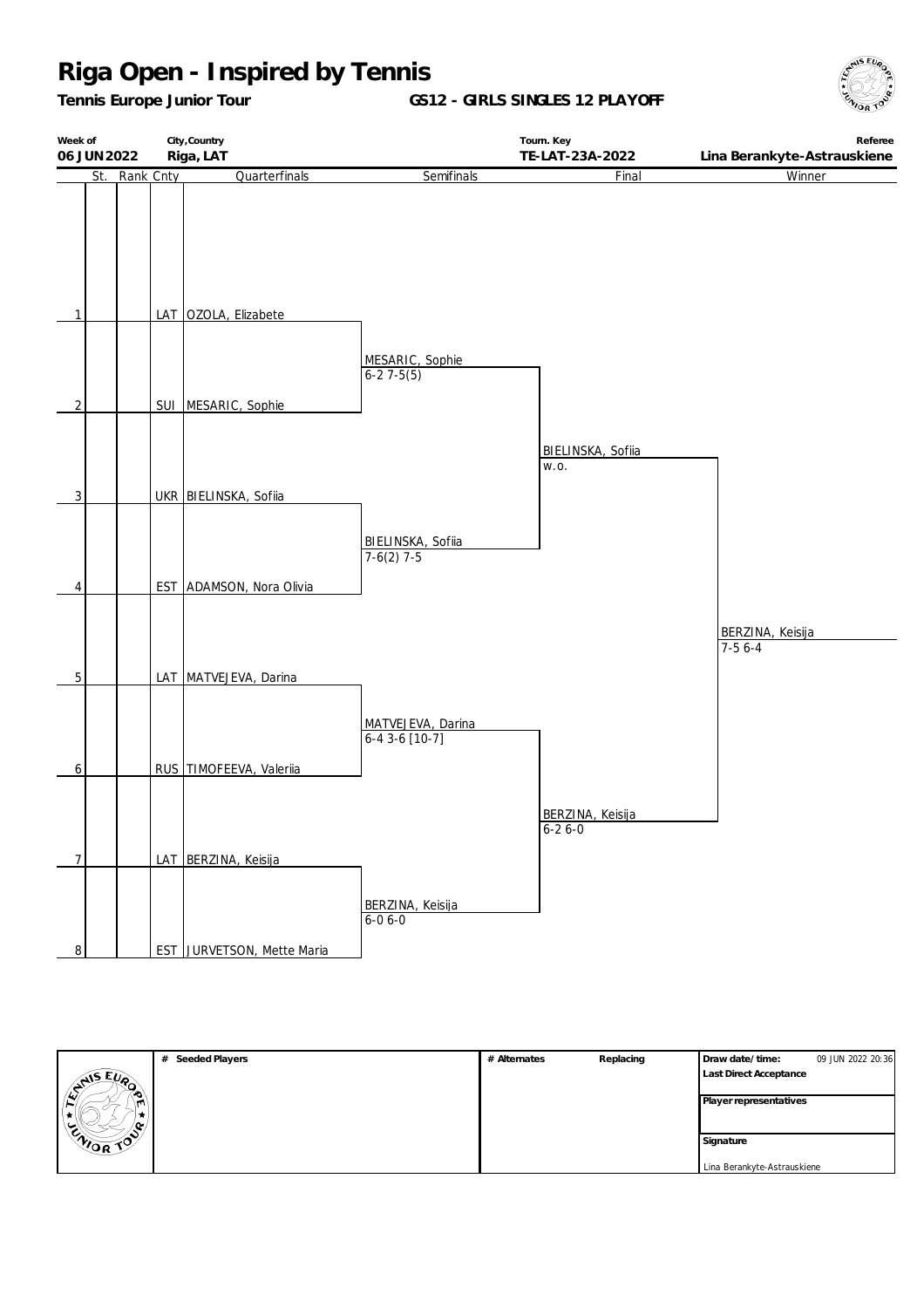*Tennis Europe Junior Tour*

**GS12 - GIRLS SINGLES 12 QUALIFYING**



| Week of<br>06 JUN 2022 |           | City, Country<br>Riga, LAT    | Tourn. Key<br>TE-LAT-23A-2022               | Referee<br>Lina Berankyte-Astrauskiene   |
|------------------------|-----------|-------------------------------|---------------------------------------------|------------------------------------------|
| St.                    | Rank Cnty | Round 1                       | Finals                                      | Qualifiers                               |
| $\mathbf{1}$           |           | EST BRYAKINA, Elizaveta       |                                             |                                          |
| $\overline{2}$         |           | Bye                           | BRYAKINA, Elizaveta                         |                                          |
| 3 <sup>1</sup>         |           | Bye                           |                                             | BRYAKINA, Elizaveta<br>$6 - 06 - 0$      |
| 4                      |           | LAT SAULITE, Nikola           | SAULITE, Nikola                             |                                          |
|                        |           |                               |                                             |                                          |
| 5                      |           | LTU   KILDISAITE, Ona         | KILDISAITE, Ona                             |                                          |
| 6                      |           | Bye                           |                                             | DINULOVIC, Isabella                      |
| $\overline{7}$         |           | Bye                           | DINULOVIC, Isabella                         | $6 - 16 - 4$                             |
| 8 <sup>1</sup>         |           | LAT   DINULOVIC, Isabella     |                                             |                                          |
| 9                      |           | LAT PTICKINA, Elza            | PTICKINA, Elza                              |                                          |
| 10                     |           | Bye                           |                                             |                                          |
| 11                     |           | LAT SAMANOVICA, Selina        |                                             | JURVETSON, Mette Maria<br>$6 - 06 - 0$   |
| 12                     |           | EST JURVETSON, Mette Maria    | JURVETSON, Mette Maria<br>$6 - 16 - 2$      |                                          |
| 13                     |           | RUS KLEVANOVA, MARIA          |                                             |                                          |
| 14                     |           | Bye                           | KLEVANOVA, MARIA                            |                                          |
| 15                     |           | LAT   LAMANE JEGERSONE, Marta |                                             | KLEVANOVA, MARIA<br>$6-17-5$             |
| 16                     |           | LTU   VILKIN, Darija          | VILKIN, Darija                              |                                          |
|                        |           |                               | $6 - 36 - 0$                                |                                          |
| 17                     |           | EST HEINLO, Hobe Lee          | HEINLO, Hobe Lee                            |                                          |
| 18                     |           | Bye                           |                                             | KOTLYAROVA, Melitina                     |
| 19                     |           | LAT ABARASA, Beate            | KOTLYAROVA, Melitina                        | $6 - 16 - 0$                             |
| 20                     |           | RUS KOTLYAROVA, Melitina      | W.O.                                        |                                          |
| 21                     |           | MLT ARPA, Sophia              |                                             |                                          |
| 22                     |           | Bye                           | ARPA, Sophia                                |                                          |
| <u>23</u>              |           | EST   PÕHJALA, Liisa Marii    |                                             | PÕHJALA, Liisa Marii<br>$6 - 46 - 0$     |
| 24                     |           | LAT   PTICKINA, Kira          | PÕHJALA, Liisa Marii<br>$6 - 16 - 0$        |                                          |
| 25                     |           | LAT ZAIKINA, Anastasija       |                                             |                                          |
| 26                     |           | Bye                           | ZAIKINA, Anastasija                         |                                          |
| 27                     |           | NOR LINDEGAARD, Andrea Hagen  |                                             | LINDEGAARD, Andrea Hagen<br>$6 - 06 - 0$ |
| 28                     |           | EST PINK, Mia Elise           | LINDEGAARD, Andrea Hagen<br>$4-66-1$ [10-4] |                                          |
| 29                     |           | RUS TIMOFEEVA, Valeriia       |                                             |                                          |
| 30                     |           | Bye                           | TIMOFEEVA, Valeriia                         |                                          |
|                        |           |                               |                                             | TIMOFEEVA, Valeriia                      |
| 31                     |           | LAT UDACHINA, Rada            | UDACHINA, Rada                              | $6 - 06 - 2$                             |
| 32                     |           | EST AUDOVA, Doris             | $6 - 16 - 4$                                |                                          |
|                        |           | # Seeded Blovers              | $#$ Alternator<br><b>Doploging</b>          | Drow dota /time<br>02 JUN 2022 10:20     |

|                       | Seeded Players | # Alternates | Replacing | Draw date/time:                | 03 JUN 2022 18:39 |
|-----------------------|----------------|--------------|-----------|--------------------------------|-------------------|
|                       |                |              |           | Last Direct Acceptance         |                   |
| <b>ANSEUP</b>         |                |              |           | PTICKINA, Kira (LAT)           |                   |
| m                     |                |              |           | Player representatives         |                   |
|                       |                |              |           | LINDEGAARD, Andrea Hagen (NOR) |                   |
| ۰œ<br>◡               |                |              |           | LEGANGER FRITZNER, Henny (NOR) |                   |
| $\sim$<br><b>CNOR</b> |                |              |           | Signature                      |                   |
|                       |                |              |           |                                |                   |
|                       |                |              |           | Lina Berankyte-Astrauskiene    |                   |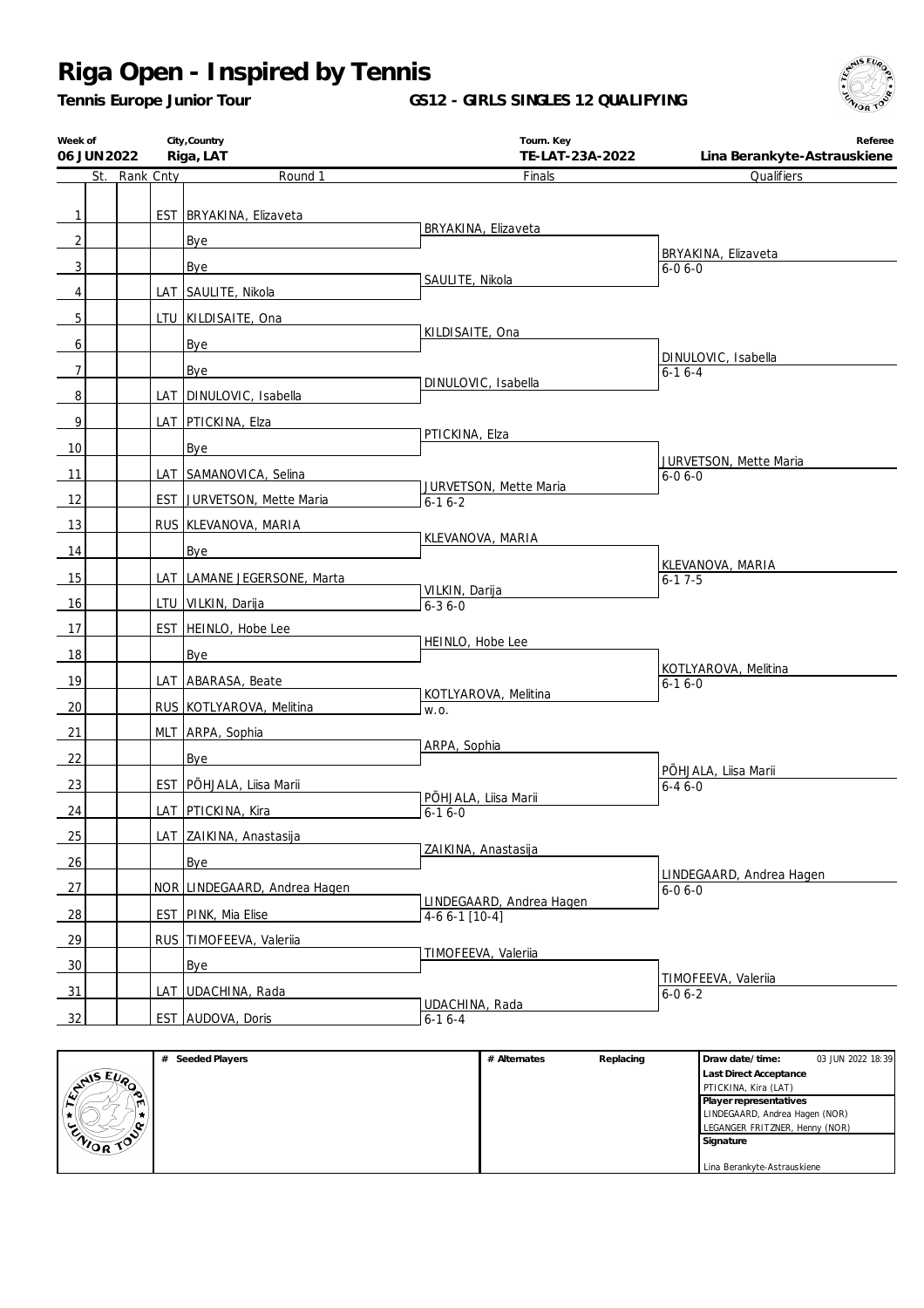*Tennis Europe Junior Tour*

**BD12 - BOYS DOUBLES 12 MAINDRAW**



| Week of<br>06 JUN 2022 |           | City, Country<br>Riga, LAT                                                         |                                                                | Tourn. Key<br>TE-LAT-23A-2022          | Referee<br>Lina Berankyte-Astrauskiene               |
|------------------------|-----------|------------------------------------------------------------------------------------|----------------------------------------------------------------|----------------------------------------|------------------------------------------------------|
| St.                    | Rank Cnty | Round 1                                                                            | Quarterfinals                                                  | Semifinals                             | Final                                                |
| 1<br>2                 |           | UKR GORETSKYY, Georgiy<br>GER   ZILLER, Sebastian<br>Bye                           | GORETSKYY, Georgiy<br>ZILLER, Sebastian                        | GOERICK, Franciszek<br>PARADOWSKI, Jan |                                                      |
| 3                      |           | POL GOERICK, Franciszek<br>POL PARADOWSKI, Jan                                     |                                                                | W.O.                                   |                                                      |
| 4<br>5                 |           | LAT AIRE, Artis<br>LAT STIKUTS, Jekabs<br>LAT BRIŽS, Gustavs<br>FIN TUOMOLIN, Alex | GOERICK, Franciszek<br>PARADOWSKI, Jan<br>$7-6(4)$ 4-6 [12-10] |                                        | BRIŽS, Gustavs<br>TUOMOLIN, Alex<br>$4-66-2$ [13-11] |
| 6                      |           | NOR BRÅTHEN BERGH, Henrik<br>NOR JOHNSEN, Nicolai Bjercke                          | BRIŽS, Gustavs<br>TUOMOLIN, Alex<br>$6 - 16 - 2$               | BRIŽS, Gustavs                         |                                                      |
| 7                      |           | LTU JUODVIRSIS, Dominykas<br>LTU VASKYS, Vilius                                    | JUODVIRSIS, Dominykas                                          | TUOMOLIN, Alex<br>$6 - 16 - 2$         |                                                      |
| 8                      |           | LAT   BILA, Maikls Peteris<br>LAT SULCS, Ernests                                   | VASKYS, Vilius<br>$6 - 06 - 0$                                 |                                        | BRIŽS, Gustavs                                       |
| 9                      |           | SWE AF JOCHNICK, Carl<br>RUS VETROV, Mikhail                                       | CHANBOUR, Richard                                              |                                        | <b>TUOMOLIN, Alex</b><br>$6 - 16 - 2$                |
| 10                     |           | GER CHANBOUR, Richard<br>AUT HOLLERER, Niklas Florian                              | HOLLERER, Niklas Florian<br>$7-57-6(2)$                        | KAMAL, Hagim                           |                                                      |
| 11                     |           | LAT GUTANS, Gustavs<br>LAT PRIEDE, Krisjanis Emils                                 | KAMAL, Hagim                                                   | SANZHARULY, Zhantore<br>$6 - 26 - 4$   |                                                      |
| 12                     |           | GBR   KAMAL, Haqim<br>KAZ SANZHARULY, Zhantore                                     | SANZHARULY, Zhantore<br>$6 - 06 - 2$                           |                                        | KAMAL, Haqim                                         |
| 13                     |           | LTU GAGILAS, Rapolas<br>LTU GUSTAITIS, Benas                                       | KRAVCOVS, Romans                                               |                                        | SANZHARULY, Zhantore<br>$6 - 26 - 2$                 |
| 14                     |           | LAT   KRAVCOVS, Romans<br>LAT   LIBERTS, Janis                                     | LIBERTS, Janis<br>$6 - 46 - 1$                                 | KRAVCOVS, Romans                       |                                                      |
| 15                     |           | Bye                                                                                | ILVES, Kristjan                                                | LIBERTS, Janis<br>$6 - 36 - 1$         |                                                      |
| 16                     |           | EST   ILVES, Kristjan<br>EST   KUUM, Andreas                                       | KUUM, Andreas                                                  |                                        |                                                      |

|           | www.tenniseurope.org |              |           |                                   |                   |  |  |
|-----------|----------------------|--------------|-----------|-----------------------------------|-------------------|--|--|
|           | # Seeded Players     | # Alternates | Replacing | Draw date/time:                   | 06 JUN 2022 16:51 |  |  |
| EMISEUP   |                      |              |           | Last Direct Acceptance            |                   |  |  |
| ∙         |                      |              |           | GUTANS, G (LAT) + PRIEDE, K (LAT) |                   |  |  |
|           |                      |              |           | Player representatives            |                   |  |  |
|           |                      |              |           | AF JOCHNICK, Carl (SWE)           |                   |  |  |
|           |                      |              |           |                                   |                   |  |  |
| ENIOR TOP |                      |              |           | Signature                         |                   |  |  |
|           |                      |              |           |                                   |                   |  |  |
|           |                      |              |           | Lina Berankyte-Astrauskiene       |                   |  |  |